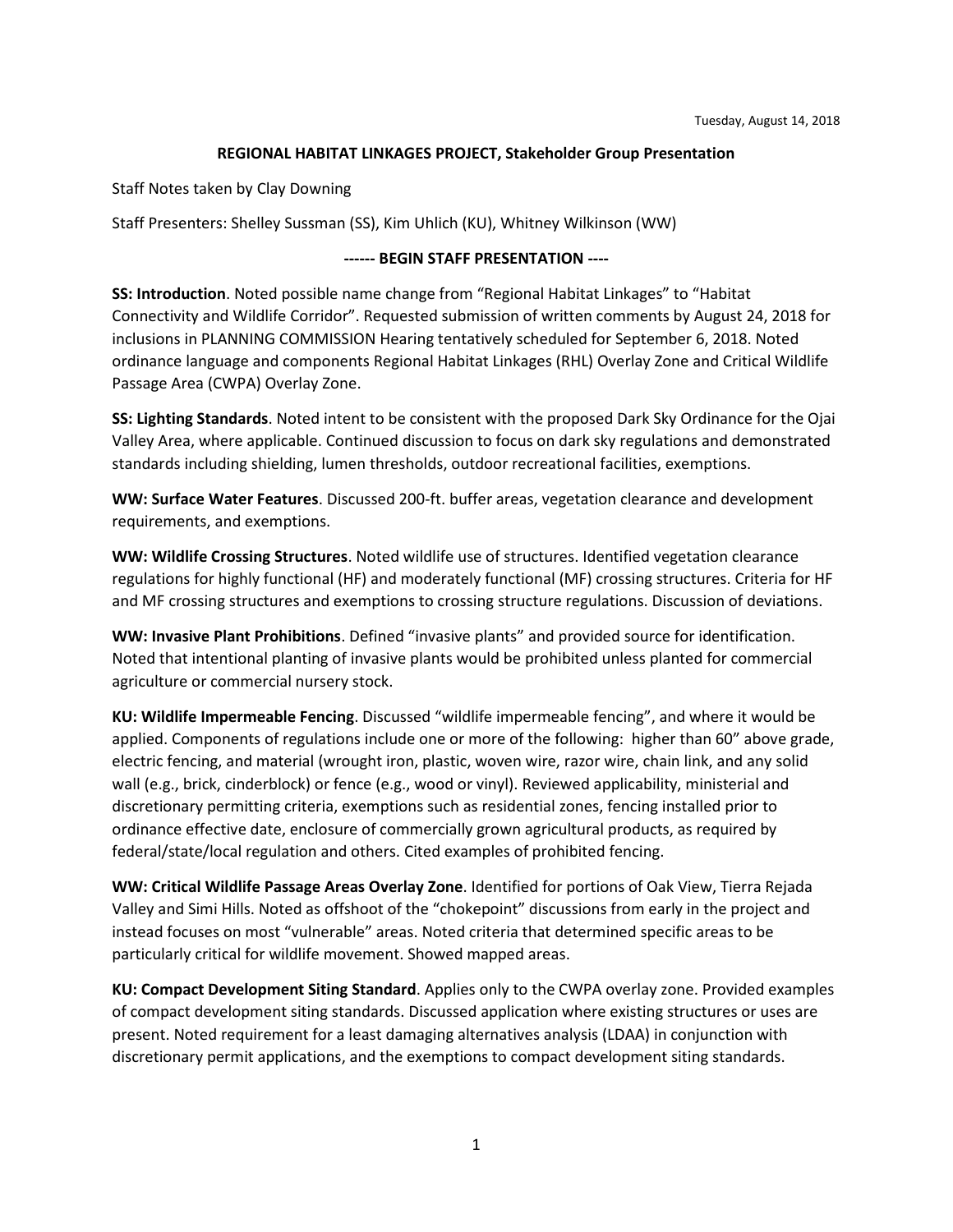**KU**: **Proposed Revisions to Draft Ordinance Since August 6, 2018.** Identified each proposed revision made by staff since posting the draft ordinance on August 6, 2018. Revisions based on erroneous or missing section number cross-references, unclear language, or stakeholder questions. The tentative Planning Commission hearing date is scheduled for September 6, 2018 and the tentative Board of Supervisors hearing date is scheduled for October 30, 2018.

Question from Lynn Jenson, CoLAB: Requested exemption for Agricultural uses located in Rural (RA) zones.

## **END PRESENTATION ###**

## **BEGIN STAKEHOLDER QUESTIONS**

**Tim Cohen, Temescal Ranch**: Regarding Lot Split (slide 44 – Examples of compact siting standard - lines bisecting lots into two sections of equal area). Why is this needed? Is this 50% after the 5% coverage? Does this affect the building lot coverage? Noted that land is not as simple and flat as depicted in the ordinance diagram. Questioned why staff came up half (i.e., 50%) came from – why not a different percentage? It doesn't make sense that the 50% line can never be modified. Observed that when you take half of someone's property, it should be subject to CEQA. Does this need to be evaluated in that way?

**KU**: Noted that staff developed the Compact Siting standard as a way to follow the Board of Supervisors direction in protecting the most critical areas within the linkages areas. Felt that this was applied only to the areas that were of the greatest concern (i.e., CWPA Overlay Zone), and this is a regulatory approach to provide open areas for wildlife movement. Intent is a reasonable compromise for allowing development of property while allowing for Board-directed protection of wildlife and habitat. The 5% lot coverage limitation set forth in the current Non-Coastal Zoning Ordinance (NCZO) would apply in the same way if development were to be restricted to one-half of a lot.

**Josh Brecunier**, Tierra Rejada Farms: Already lost our property rights in the Tierra Rejada by SOAR.

**WW**: The proposed ordinance does not automatically restrict all development to one-half of a lot within the CWPA; alternative options are provided in the proposed ordinance, e.g., through a discretionary permit and LDAA.

**J. Brecunier**, Tierra Rejada Farms: Idea of time required?

**WW**: It is a newly proposed process, so we don't have any data on that.

**Rick Brecunier, Tierra Rejada Farms**: (Read prepared statement) Are we going to have a chance to discuss the fairness of this proposal on property owners? Or is this going to simply be imposed on us like greenbelts and SOAR? What could be more unfair than just a few landowners being subjected to the regulation of the public good? Will the public be compensating landowners for the value they provide to wildlife? Noted that it provides a highway for wildlife. Noted that the presence of wildlife would lower property values. Noted loss of development rights, and additional costs of development process. What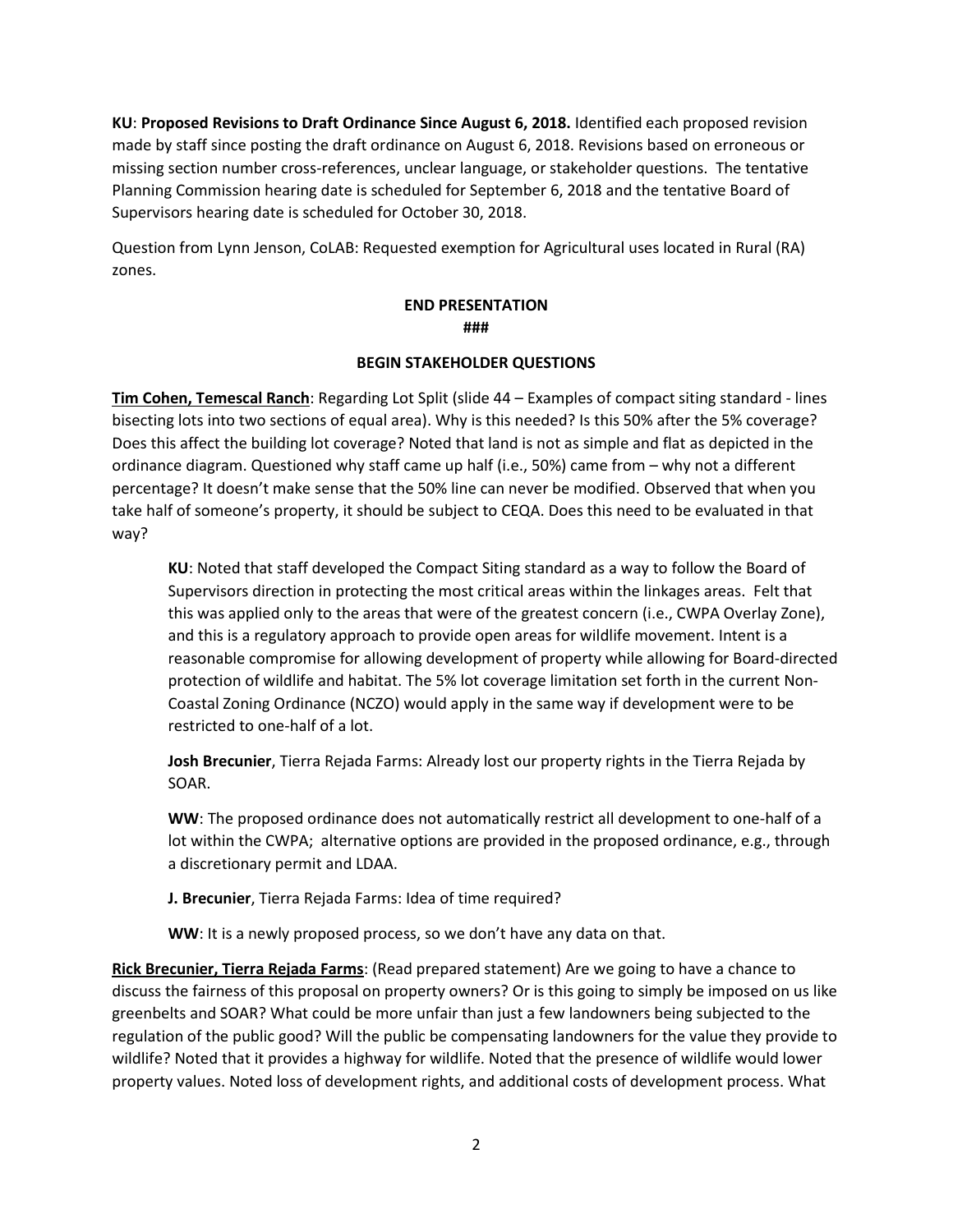are staff responses to these issues? Is it possible to streamline or waive fees since the burden has been placed on property owners?

**KU:** Acknowledged that there are strong opinions regarding these issues. Noted that ultimately the Planning Commission and the Board of Supervisors will weigh the initial project direction provided to staff and the proposals brought before them.

**SS:** Noted that the public will have the opportunity to share their thoughts at both the Planning Commission Hearing and the Board of Supervisors Hearing.

**Jamie Jackson, California Dept of Fish and Wildlife**: Questioned the fairness of existing development patterns on wildlife. Noted that this project represents an attempt to keep a small slice of habitat open for these wildlife populations in the face of hundreds of thousands of people. Noted impacts of increasing human population and urbanization on the viability of wildlife species and lack of options for those species.

**R. Brecunier**: Not objecting to wildlife. Objecting to the burden on individual landowners, seems unjust that he and small number of people are paying for this wildlife protection.

**Lynn Jensen, CoLAB**: Opined that the development standards are arbitrary and the County biologist has too much authority to ask applicant for information. Noted lack of a provisions allowed the transfer of development rights between parcels. Feels that the draft ordinance does not include input from prior stakeholder meetings and that this regulatory approach ignores prior input. Noted no definition of a "use".

**KU:** Stated that "uses" are defined in the Non-Coastal Zoning Ordinance, cited the use matrix.

**L. Jensen**: Could exempt uses be exempt from the Compact Siting standards?

**Jamie Jackson, CDFW:** Felt that regulation of rodenticides was missing from the ordinance and noted that studies have indicated raptor perches being more effective than rodenticides.

**WW and KU**: As a land use ordinance, rodenticides are not regulated by the Planning Division.

**J. Jackson**: Continued to state that the application/distribution of rodenticides is an immense environmental impact that should be addressed. Feels that if "this process" is going to proceed ministerially, such an issue would have to be addressed. Doesn't agree that some of the standards in the draft ordinance have been identified as ministerial and therefore not applicable to CEQA.

**KU:** Stated that the Planning Division's regulatory authority does not extend to the regulation of rodenticides.

**J. Jackson**: Stated that is why it is important to be able to provide comment and for the public to be able to see those comments.

**KU**: Discussed subdivision process in the context of compact siting regulations.

**L. Jensen**: Stated that the compact siting regulations will push people into the subdivision process. Asked why the cut-off is a 1-acre? Why not 3 acres, which we feel is a more appropriate cut-off?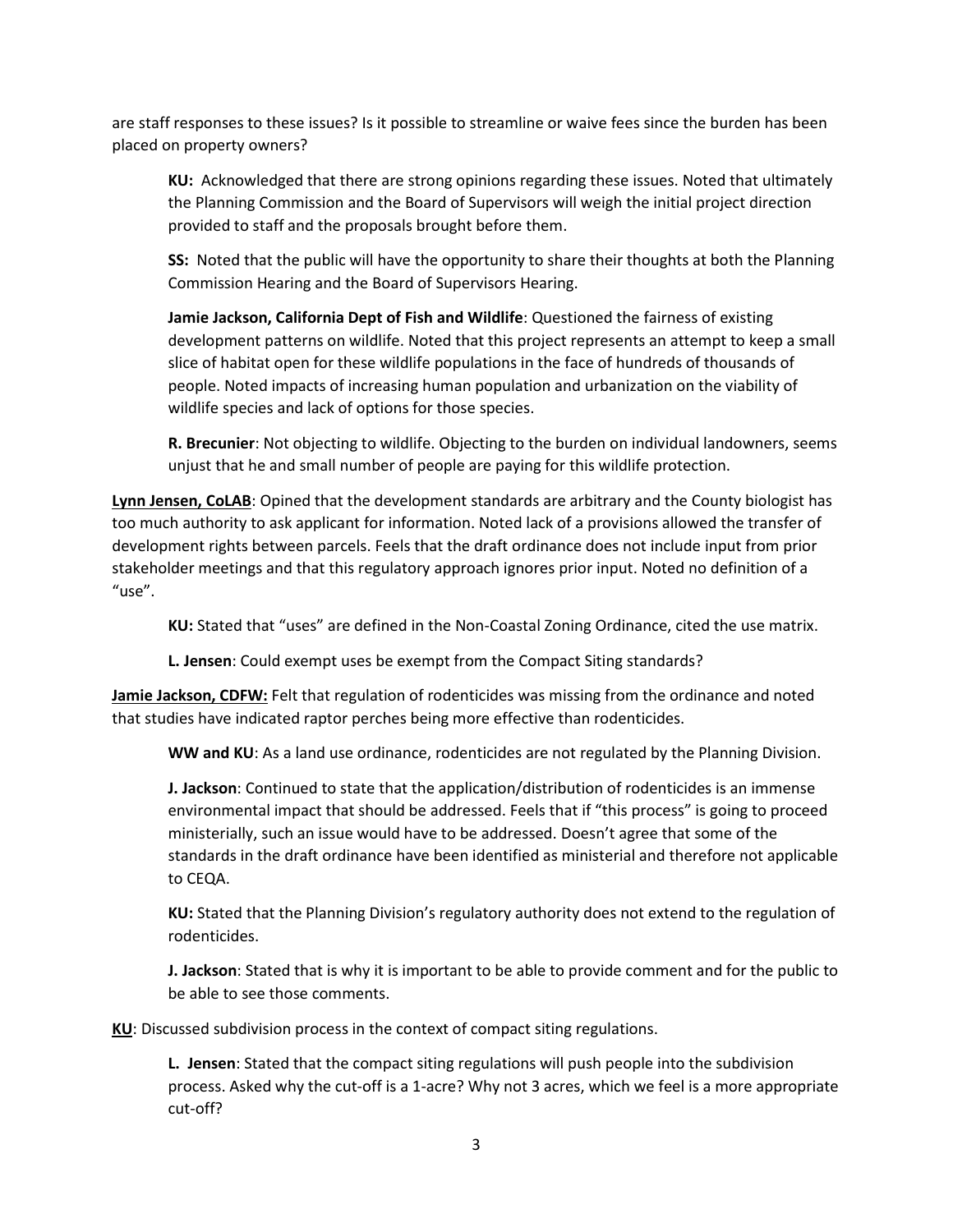**KU:** stated that there is value to that comment and encourage submission of such comment.

**Louise Lampara, Aera Energy**: Asked for clarification of exemption of internal roads – just Ag or all properties?

**KU**: All land owners.

**L. Lampara:** Any coordination with Ventura County Fire? Noted additional statements from the Fire District that following the Thomas Fire, people are being encouraged to clear additional area.

**SS:** Yes, VCFD has commented and is satisfied with the ordinance language. Requested that Aera has written correspondence from the Fire District, it would be helpful for staff to review it. Clarified that if the VCFD specified additional clearance as a permit condition, that permit condition would prevail.

**Jim Hines, Sierra Club**: Wildlife corridors and linkages are not just places to move through, but provide habitat including movement, cover, forage, and water. Noted that there are already two cities in Ventura County that have banned rodenticide use and encourage more wildlife friendly rodent and pest control. Noted that there is also legislation in U.S. Congress that would establish additional designations in Ventura County as area of value (Santa Monica Mountains…Rim of the Valley Corridor).

**WW:** Noted as being primarily Public Lands

**Bud Sloan, Ventura County Cattlemen's Association**: Requested clarification that the Compact Development standard only applies in CWPAs? (SS: Yes) So what is the criteria for the CWPA? And are those criteria standardized for future review and consistency?

**WW**: The CWPAs were established to identify particularly vulnerable areas and high value habitat areas. Cited the criteria as displayed on Slide 39. Stated that she doesn't foresee the county designating additional CWPAs. There will be more details on the issue within the staff report when it is made available (SS: Week of August 27).

**KU**: The rationale of the selection will be an exhibit to the staff report.

**B. Sloan**: Stated that what he is hearing is that there are chokepoints and that beyond that, the designations are relatively arbitrary. Went on to read a portion of the definition of CWPA. Takes issue with statement about CEQA from S. Sussman. Stated that, based on ISAGs, if we're only valuing wildlife as a "valuable" resource, the other valuable resources are being ignored and those values to the public are not being taken into account. Specifically, that value is being taken away from landowners. Already had SOAR take away values of our land. Stated that they continue to have the value of their lands chipped at and taken away.

**Martin Ruane, Naval Base Ventura County**: Feels that the use of the term "conservation organization" is limiting and that a different term could be used to expand to include groups doing restoration work such as the Boy Scouts. Also, the 60% limit to the invasive plants seems like it should be modified or clarified.

**WW**: Acknowledged point.

**L. Jensen**: Asked for clarification related to conservation plans.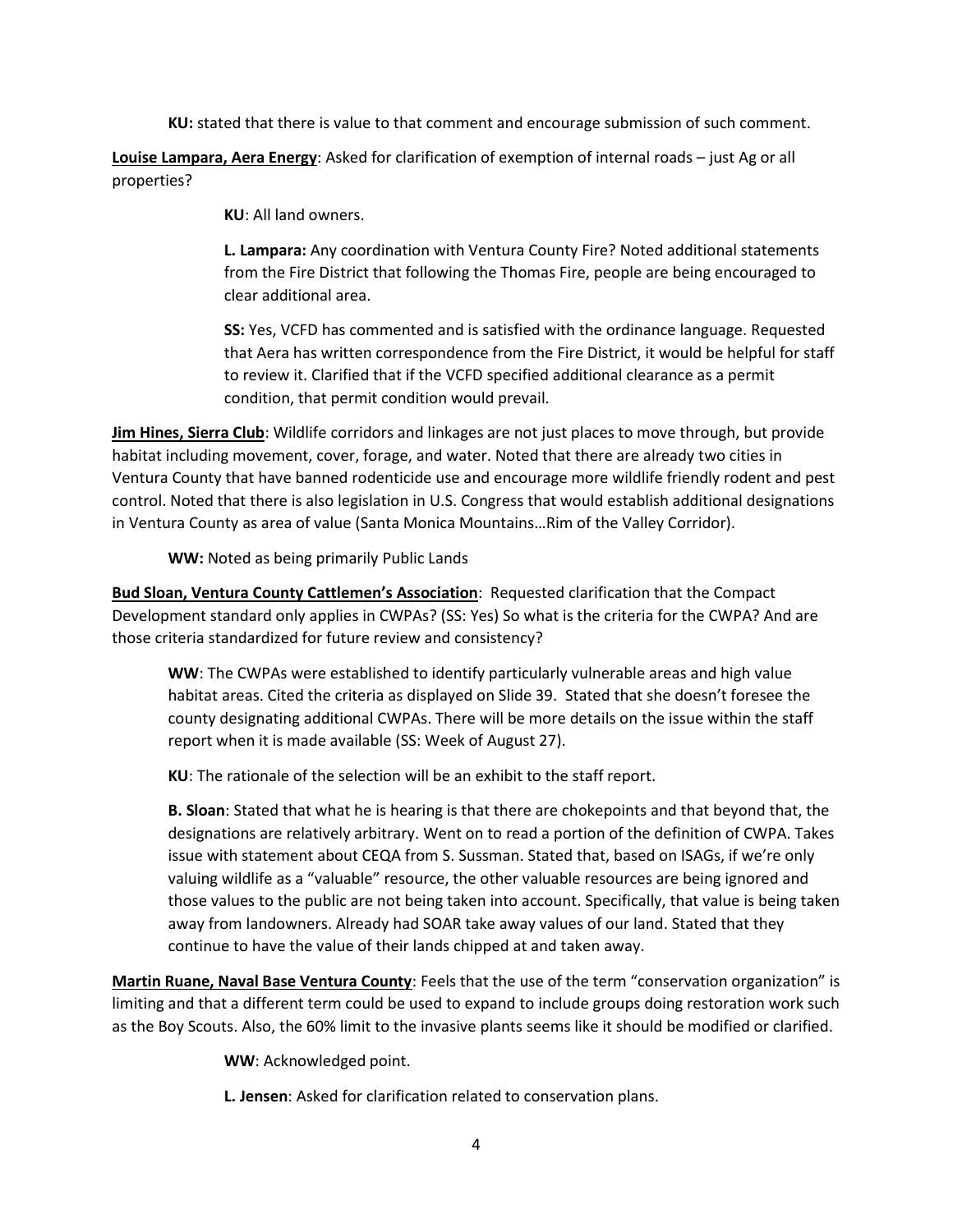**Lynn Jensen**: Why is there no definition of "Dark Hours"?

**SS**: Stated that we don't have a "curfew" specifically because it is rural in nature.

**L. Jensen**: Asked for clarification related to 10 PM standard for lighting.

**SS:** Responded that it is for specific uses not for broad use/application.

**L. Jensen**: Expressed concern over low output lighting (100 lumen) for driveways and walkways; said it would threaten public safety. Feels that it puts the County at risk for possibly causing accidents. Similar concerns with security lighting thresholds being set too low.

**B. Sloan, Cattlemen's Association**: Asked for clarification of exemption related to Sec. 8113-6.

**SS**: Stated that this section of NCZO regulating destruction of (nonamortized, nonconforming) structures prevails for structures that fall under this provision.

**L. Jensen**: Noted that there is no height on walls for impermeable structure and that lack of standards would end up catching planters. Such areas have residences on the property.

**KU**: Felt that the large lot nature of those areas provided adequate leeway. **SS**: Noted the allowance for unlimited *wildlife impermeable* fencing within 50 feet of dwellings.

**Lynn Jensen, CoLAB**: Feels the 10% wildlife impermeable fence enclosure is too small at the low end of the threshold (i.e., 1 acre). Feels that there should be a step up from 10% to 30% at lower sizes such as 1 to 3, 5, or 10 acres.

**KU**: Stated that after significant staff analysis, staff believes that 10% will cover the majority of situations. Noted that in areas where this dos not work for the land owners, there are alternative processes (i.e., deviations).

**L. Jensen**: So, there are is a "deviation" that property owners can pursue? A Planning Director decision?

**SS**: Cited proposed ordinance language about "deviation" and Planning Director determinations.

**Lynn Jensen, CoLAB**: Asked about the Least Damaging Alternatives Analysis and its purpose and application/use.

**WW**: Looks at the proposed objectives and identifies an array of alternatives and which would result in the least damage to the biological resources that are potentially affected by the project.

**L. Jensen**: How would the decision be made?

**WW:** The Planning Director makes the decision in consultation with the Planning Biologist.

**L. Jensen**: Stated that a biologist would have to be hired to do this. Asked for clarification on how this would work.